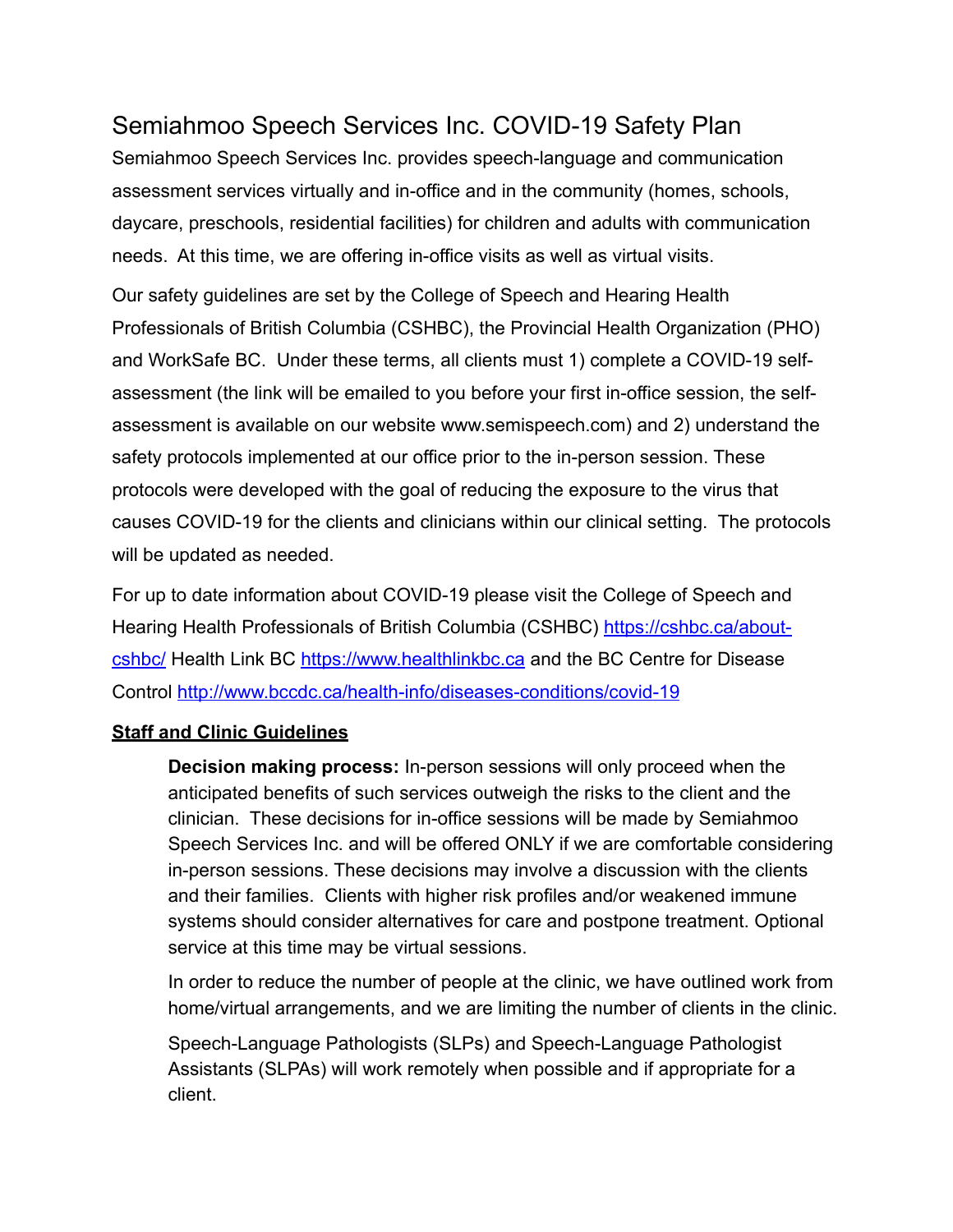SLP and SLPAs schedules are more flexible to allow clinicians to work from home on days that they are not normally in the clinic.

# **Self-Assessment for Symptoms for COVID-19: For Clients and Clinicians Pre-Screening /Prior to Arrival**

At the time you book your first in-office appointment you will receive an email with a link to a questionnaire and consent form from Semiahmoo Speech Services Inc. You will be asked to complete COVID-19 self-assessment to ensure that you are healthy prior to your in-clinic session. You will be asked to provide an electronic signature that you understand that the first visit and future visits require you to complete the self-assessment and that you need to be free of COVID-19 symptoms before visiting the clinic. You will additionally be asked to read the informed consent section understanding the risks to COVID-19 when attending sessions and provide a second electronic signature. You will be required to sign the assessment and consent form before the first visit only but will be asked at each visit if you are healthy and adhere to the self-assessment protocol.

Waiting room/office entry guidelines: Clients are asked to arrive at their exact session time to reduce waiting room congestion. Adults are encouraged to wear their own mask. Clients will attend sessions alone whenever possible. If the client is unable to attend the session alone, then only one caregiver may attend the session with the client. You will be brought directly into the therapy room. Waiting room toys and books have been removed. The waiting room is no longer in use for clients or family members to wait before, during or after sessions. ONLY 3 people will be permitted in the waiting room at one time. Others will be asked to wait in the hallway or their vehicle.

#### **Occupancy Limits**

We have established and posted the following occupancy limits:

- Waiting Room 3 people
- Kitchen 1 person

Office reception 2 people

Therapy rooms 3 people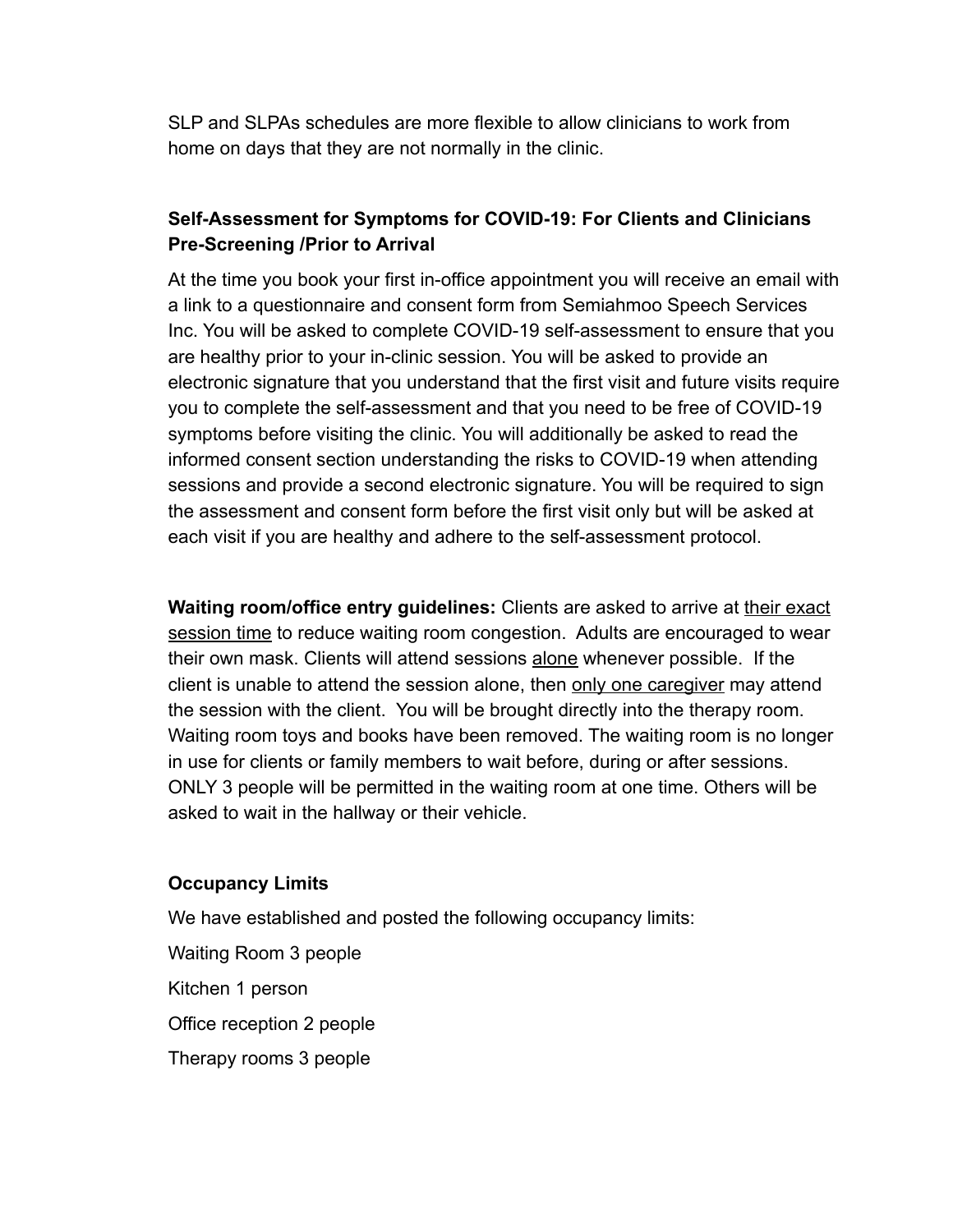**Hand Hygiene:** All clients and their caregivers will perform hand hygiene. We will encourage clients to wash their hands with soap and water in the bathroom on the second floor before entering the clinic. As well, we will ask every person entering the office to use hand sanitizer after using the washroom, after sneezing or coughing and after using a facial tissue. Hand sanitizer will be available in each room of the clinic and additional signs posted to encourage handwashing.

**Physical distancing:** Clients and staff will maintain 2 meter social distance from each other as much as possible. We will avoid close greetings like hugs, handshakes, high fives. Wherever possible, physical distancing will be maintained during sessions. All clinicians will wear either a non-medical mask or a face shield during therapy while in the therapy rooms regardless of whether physical distancing (2 meters or more apart) is maintained. A plexiglass barrier is installed at the front reception for the client and staff protection.

# **Cancellation**

Cancellation fees will not be in effect for any cancellation due to illness. If 3 sessions are cancelled, you will be contacted to discuss your situation.

**Materials/Toys:** A minimal number of toys will be used during each therapy session. At the end of each session, toys will be disinfected. You may be asked to bring toys to the clinic to be used only by your child if your child requires additional use of toys. Those toys will be disinfected by the clinician before they are brought into the therapy room. Your toys will be taken home after each session and will not be left at the clinic.

## **Disinfecting procedures:**

- o All surfaces in therapy rooms will be disinfected between each client.
- o All high traffic touch areas will be sanitized twice daily: reception counter, light switches, door handles, taps, sinks etc..
- o Staff will minimize equipment and material access in therapy rooms and keep them out of reach of clients if they are not to be used during the session.